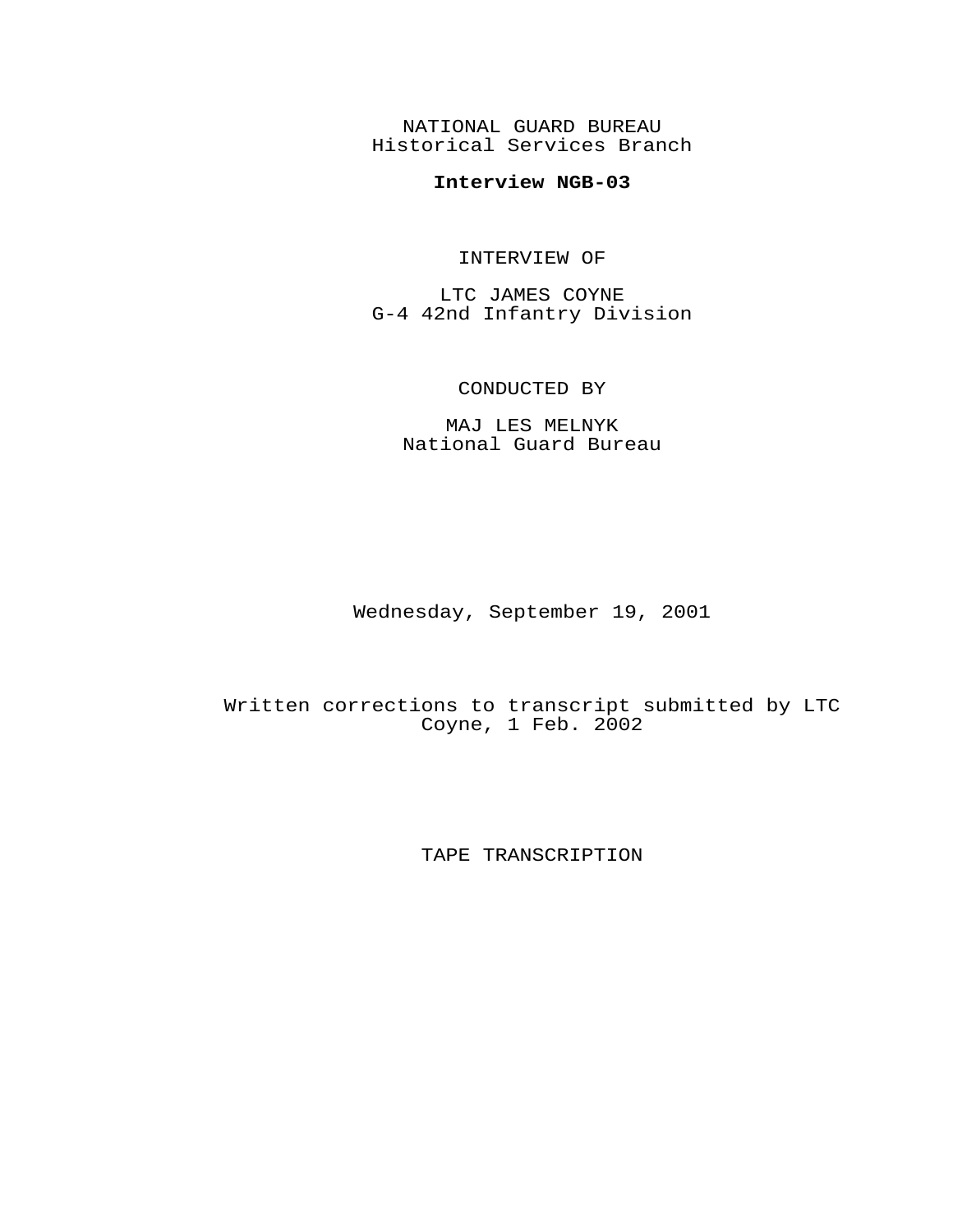## P R O C E E D I N G S

 **MAJ MELNYK**: This is MAJ Les Melnyk, the Army National Guard Historian at the National Guard Bureau, and I am interviewing LTC James M. Coyne. That's C-o- y-n-e. LTC Coyne, you have -- this interview is taking place on the 19th of September 2001, Battery Park, New York City. LTC Coyne, please, if you would, you have read and signed the access agreement for oral history materials and agreed to release everything in this interview for the Army's use. **LTC COYNE**: Yes, I have. **MAJ MELNYK**: Could you state your name, your rank, your duty position, and briefly describe what you do both in the civilian world and the background of your military? **LTC COYNE**: Okay. My current position is I'm the G-4 for the 42nd "Rainbow" Infantry Division. Most of my duties recently have been planning

for our current war fighter exercise at Fort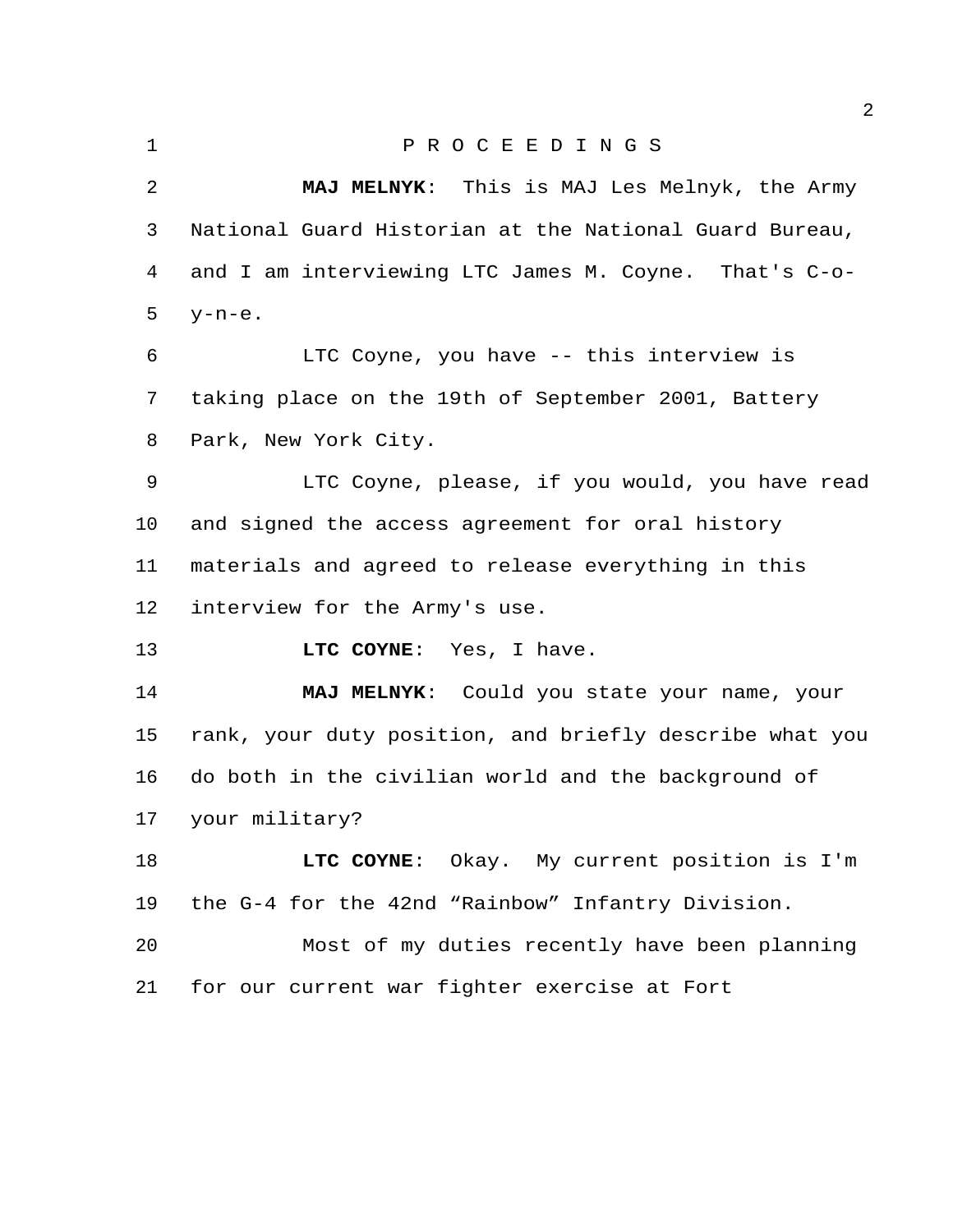Leavenworth. I have been in this position since February of '01.

 Prior to that, I had spent four and a half years as the division's G-2. **MAJ MELNYK**: And civilian? **LTC COYNE**: Civilian, I worked for General Electric for 32 years and retired in 1997. **MAJ MELNYK**: Where do you live, sir? **LTC COYNE**: I live in Saratoga Springs, New York. **MAJ MELNYK**: So you're upstate. **LTC COYNE:** I guess we're apple knockers. **MAJ MELNYK**: You're apple knockers. Could you describe for me what you were doing, how you learned of the attack, your immediate actions upon learning of the attack on September 11?

 **LTC COYNE**: On September 11, I was at Fort Leavenworth, Kansas, participating in a Warfighter seminar, and we were sitting in a classroom when the messages came in first that the tower number one had been hit by an aircraft.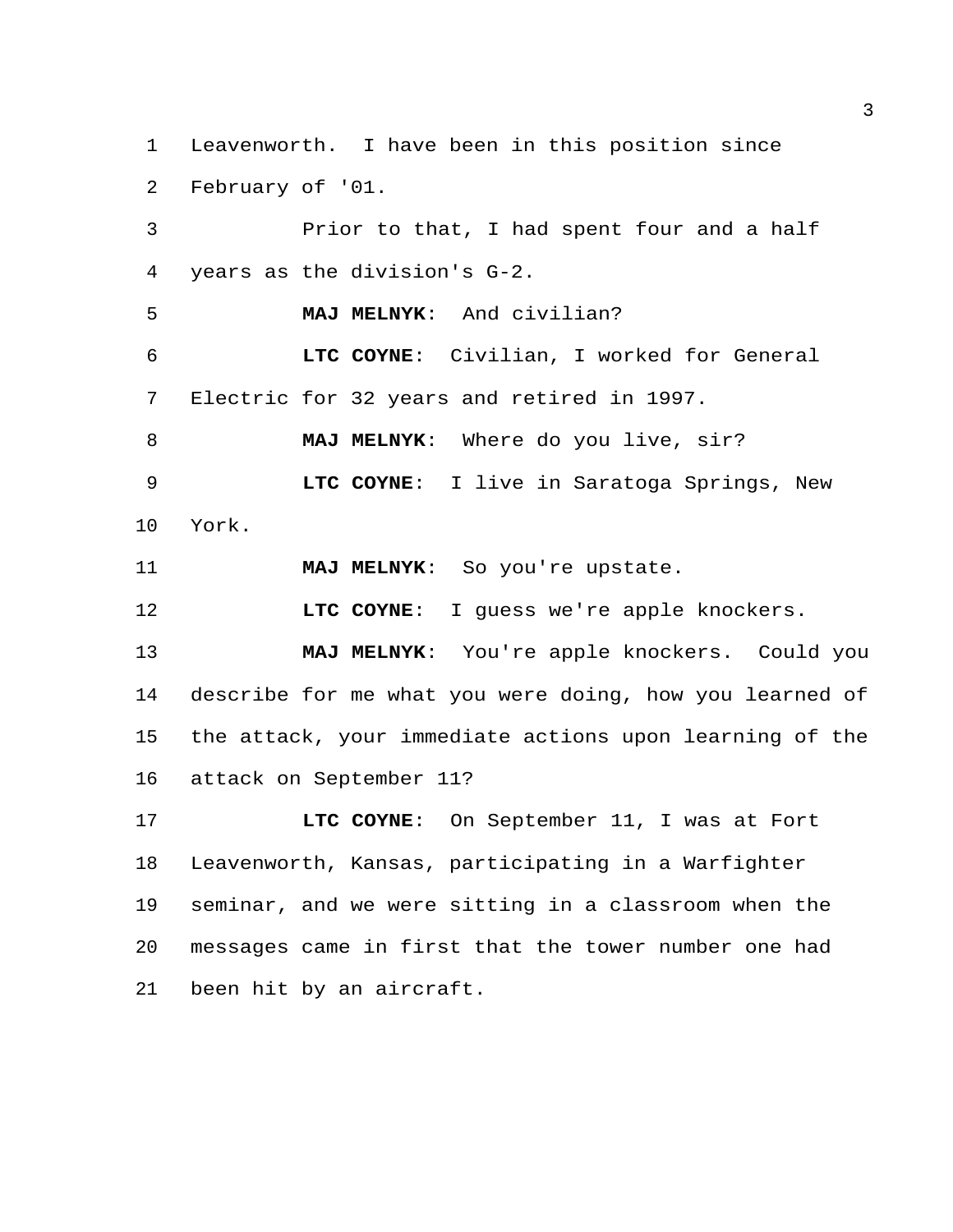And most of us had thought that it's possibly an accident. And then about a half hour later, we learned news that the second tower had been hit, and it appeared that this had been an act of terrorism.

 And what we did pretty much then was stood fast for about an hour or two and made a decision that – [Major] General Garrett, our division commander made the decision that we should redeploy to New York.

 What we did is we contacted the Kansas National Guard and they made arrangements for us to have bus transportation back to Troy, New York.

 **MAJ MELNYK**: How many individuals from the division staff were at the Warfighter seminar?

 **LTC COYNE**: I believe, off the top of my head, there were about 90 of us. That included cells from the various MACOMs [Major Commands] within the division.

 **MAJ MELNYK**: So you -- bus transportation for all the New Yorkers back to Troy. What time did you arrive back in Troy at division headquarters? **LTC COYNE**: I would have to think for a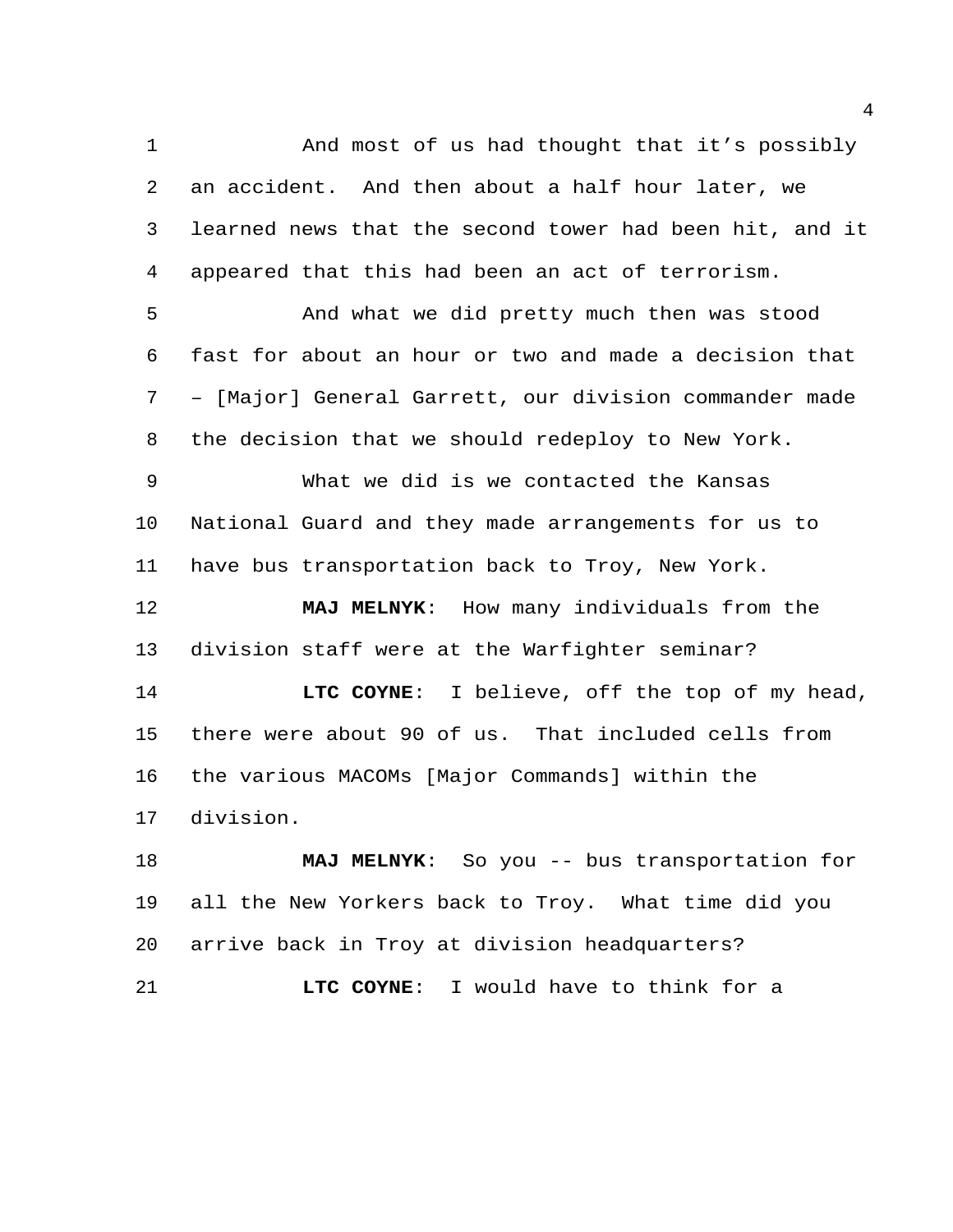second, because I believe we left Kansas about 1700 Central [time] and arrived back in Troy about 1500 the following day, Eastern time.

 **MAJ MELNYK**: So Wednesday, about 1500. **LTC COYNE**: Correct.

 **MAJ MELNYK**: Were you apprized of what was going on in New York during that time? What did you know?

 **LTC COYNE**: About the only thing I knew is I had a Walkman that had radio capability that I was listening to and picking up bits of information.

 **MAJ MELNYK**: But no knowledge about the Guard being mobilized or who was in control or what units were deploying.

 **LTC COYNE**: No, we did not. We just had some assumptions.

 **MAJ MELNYK**: Were you aware if General Garrett or anyone else was in touch with command back here? **LTC COYNE**: Yes. What General Garrett had done is sent a quartering party forward in a couple vans, and they actually arrived only a couple hours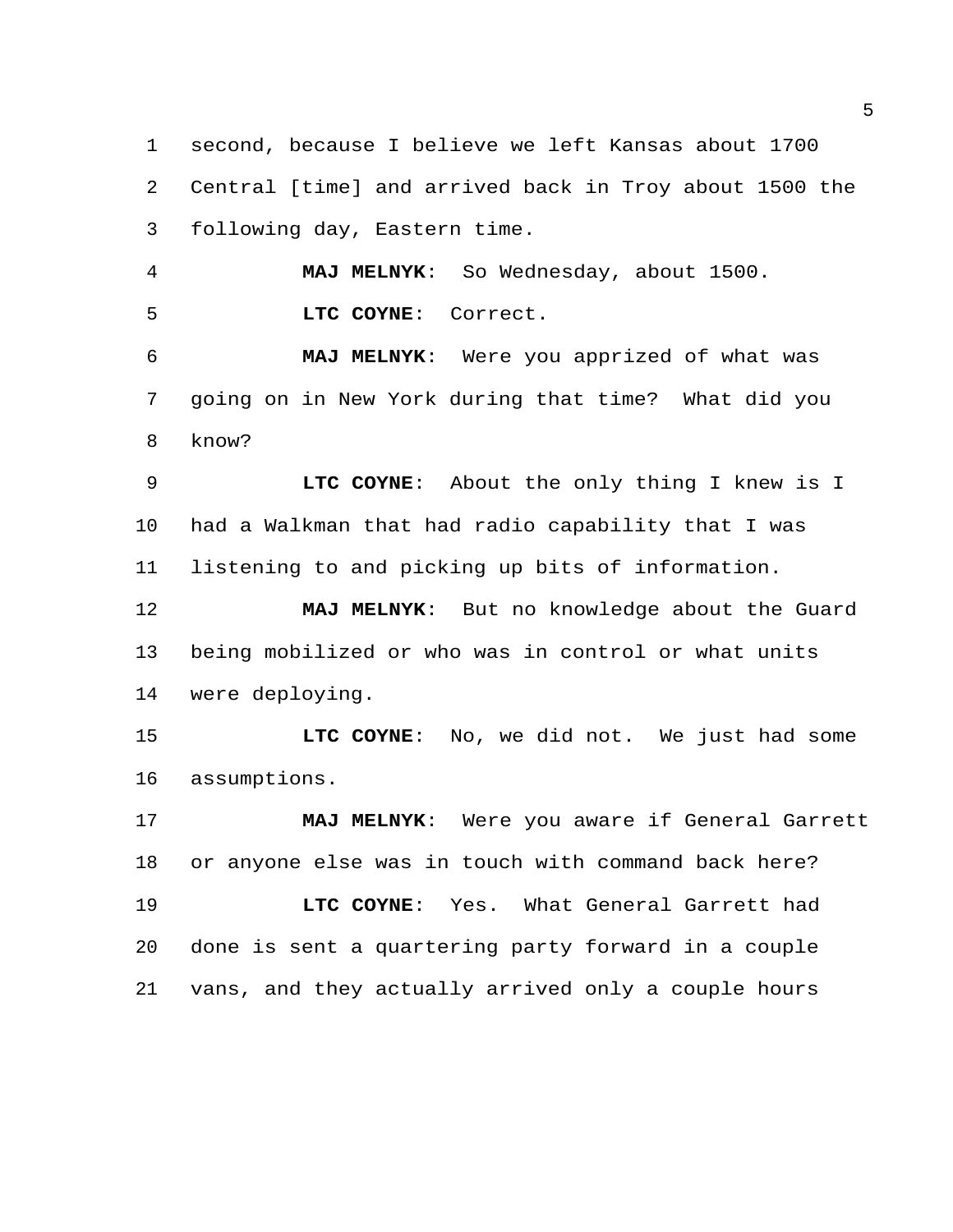ahead of us, and he was in contact with them and,

 again, we were just picking bits of information from the local media.

 **MAJ MELNYK**: When you arrived back in Troy, were you still on active -- were you then placed on state active duty? What was your status? What did the division staff do when they got back?

 **LTC COYNE**: We were still on ADSW for our trip to Kansas, which was culminating on Friday. So we remained in that status till Friday afternoon, when myself and eight other individuals were put on state active duty to come down to Battery Park in lower Manhattan to assist the Aviation Brigade, which was going to be the C&C [Command and Control] for the battalions that had been mobilized.

 **MAJ MELNYK**: Between your return on Wednesday and deploying down on Friday, setting up on Saturday, you said, what did you do?

 **LTC COYNE**: Pretty much what we did was continue to get bits and pieces of information from the units that had been mobilized and we were continuing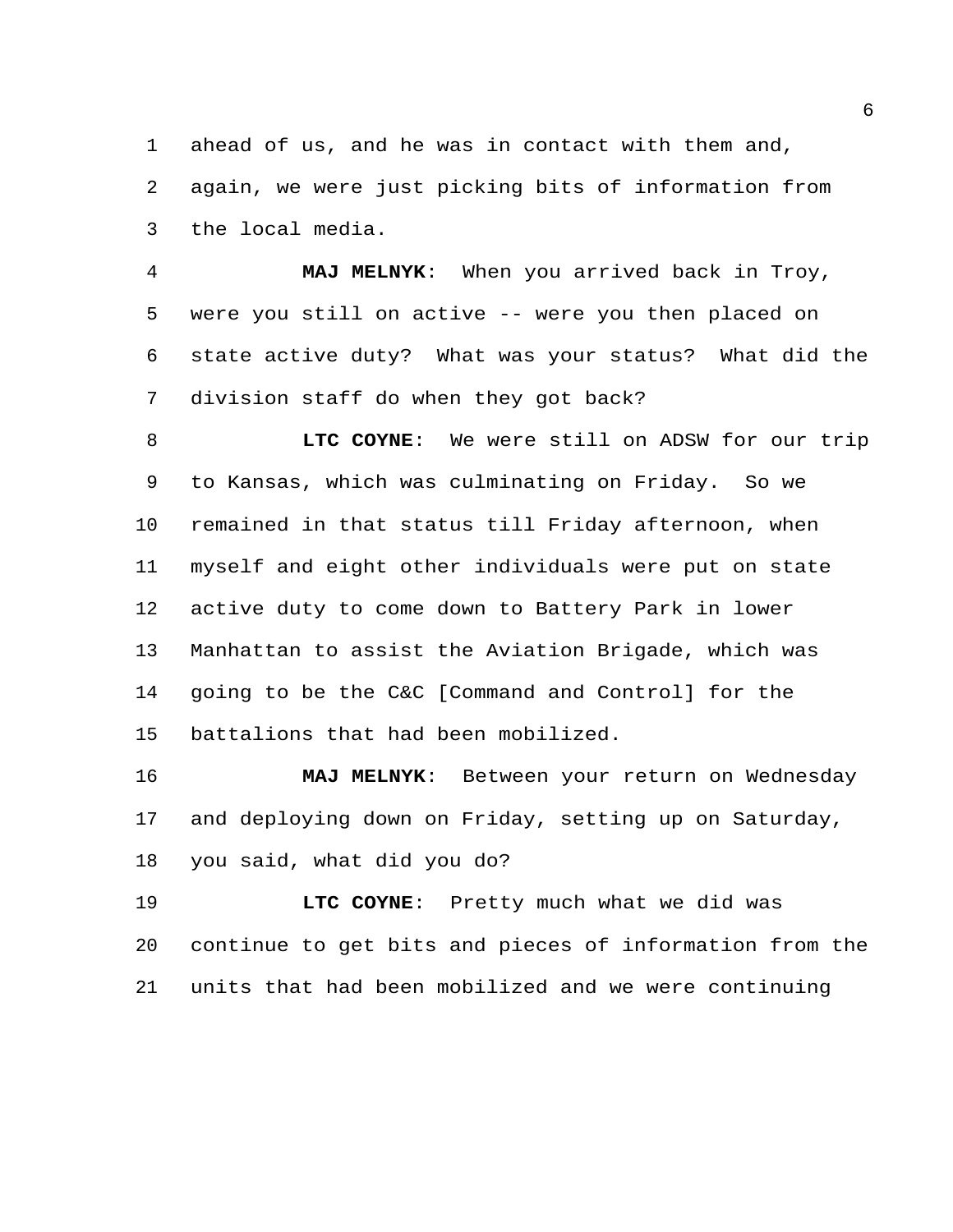with writing our order for the war fighter exercise.

| 2       | MAJ MELNYK: So you continued -- were you part          |
|---------|--------------------------------------------------------|
| 3       | of the emergency operations center or was there        |
| 4       | emergency operations set up at division headquarters?  |
| 5       | LTC COYNE: There was an EOC set up on                  |
| 6       | Wednesday night and, yes, I participated in part of    |
| 7       | that, as did all the staff sections.                   |
| 8       | MAJ MELNYK: You took shifts.                           |
| 9       | LTC COYNE: Correct.                                    |
| 10      | MAJ MELNYK: Great. And what -- did the EOC -           |
| 11      | - were they involved in directing actions down in New  |
| $12 \,$ | York City or simply monitoring activities?             |
| 13      | LTC COYNE: Right. We were monitoring                   |
| 14      | activities and we were also receiving information from |
| 15      | the state EOC.                                         |
| 16      | MAJ MELNYK: And the state EOC is located --            |
| 17      | In Latham, New York.<br>LTC COYNE:                     |
| 18      | MAJ MELNYK: In Latham, as well. Who was                |
| 19      | running the operation down in New York? What was your  |
| 20      | understanding of the command situation?                |
| 21      | The 53rd Troop Command took the<br>LTC COYNE:          |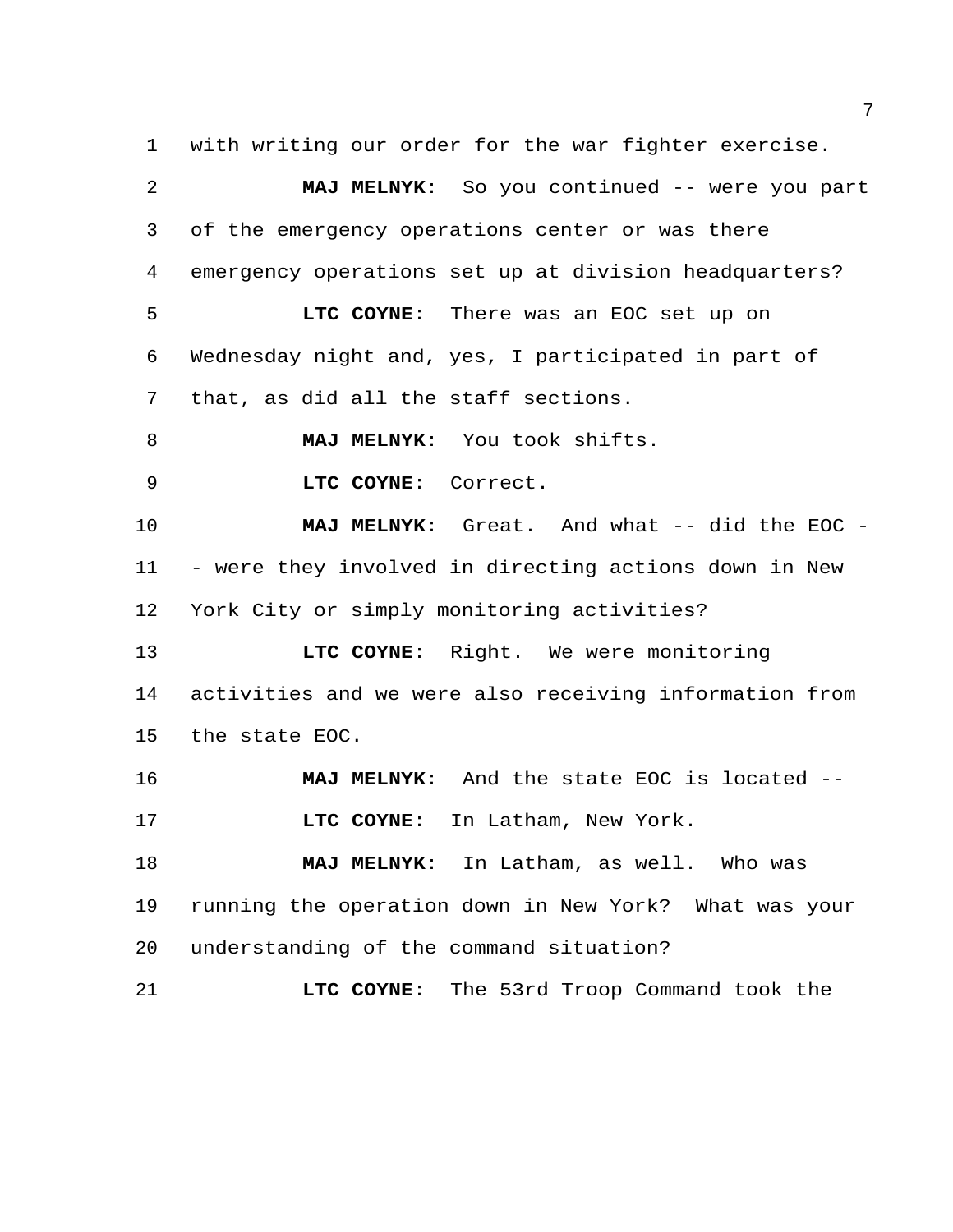command and control of the divisional units and the units under their control, and they were operating out of Valhalla.

 **MAJ MELNYK**: So when you arrived on the ground, was it Friday?

**LTC COYNE**: I arrived Saturday.

 **MAJ MELNYK**: Saturday. What were your first actions? Where did you first come in? Did you coordinate first with 53rd Troop Command and go to Valhalla?

 **LTC COYNE**: I coordinated through the Aviation Brigade Commander, who was also with me.

 It was kind of an interesting situation, because before leaving Troy or while leaving Troy, we went to the Latham facility first to pick up the gear for the Aviation Battalion, which had theirs in the Latham Airport, because of the fact that they had redeployed from Fort Polk, coming out of the JRTC. So what I did is I brought two five-ton Expando-vans with me for the Aviation to use as their

command post, picked up their gear, and came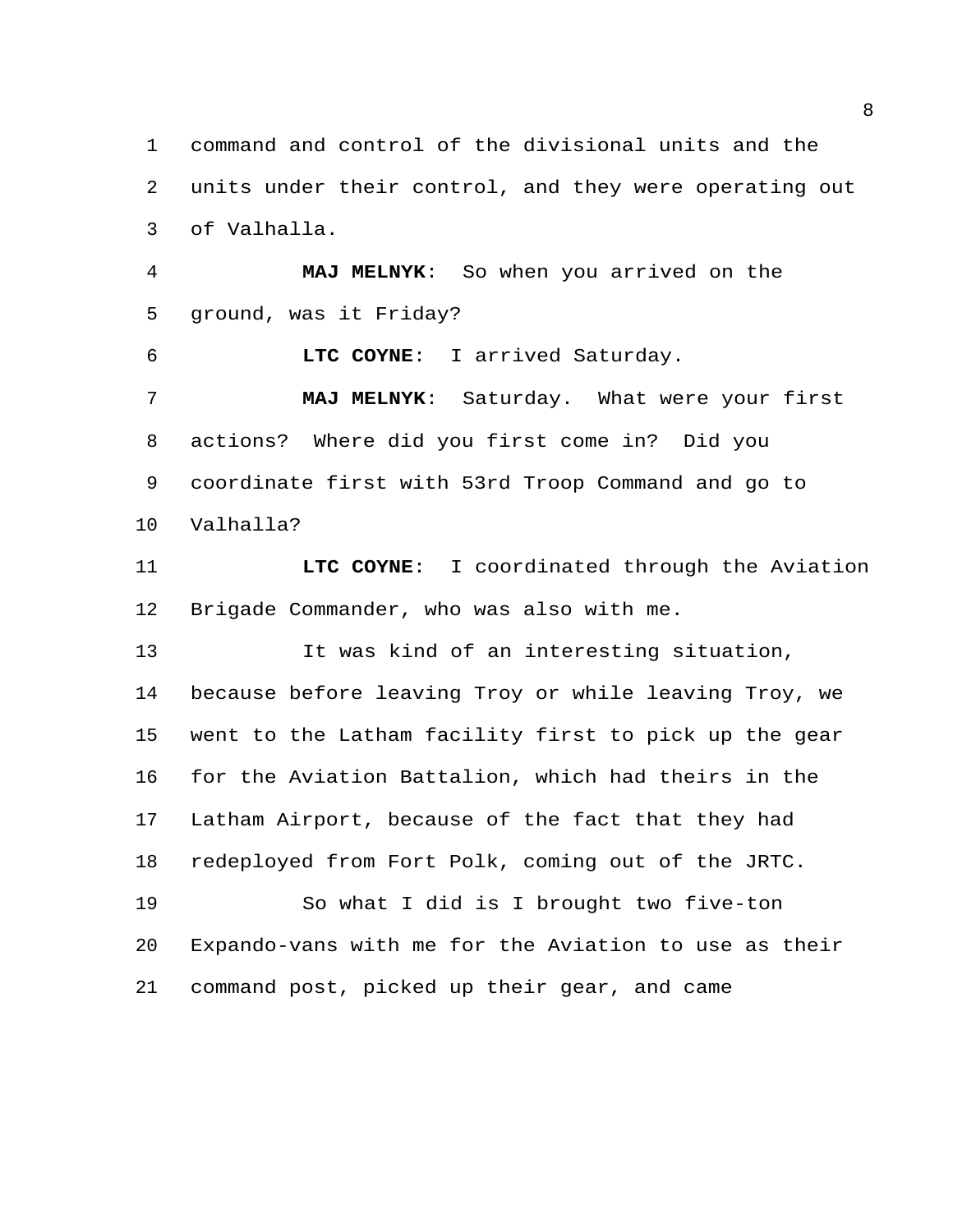immediately to Battery Park.

 **MAJ MELNYK**: Normally, all their material would be located on Long Island, where brigade headquarters is. **LTC COYNE**: That's correct. **MAJ MELNYK**: And you weren't picking up aircraft, but headquarters gear. **LTC COYNE**: Yes. We were picking up mainly their TOC equipment, i.e., field desks, situation boards, and personal equipment. **MAJ MELNYK**: Okay. And so you and your party brought that down and married up with the rest of Aviation Brigade. Was there any particular reason why you, a member of the division staff, was selected to integrate with the Aviation Brigade staff? **LTC COYNE**: Yes. The decision was made by the CG [Commanding General, i.e., MG Garrett], because our immediate thought was their needs would be in the one- four area, where -- you know, upon mobilization, we've learned, with our experience with state active duty,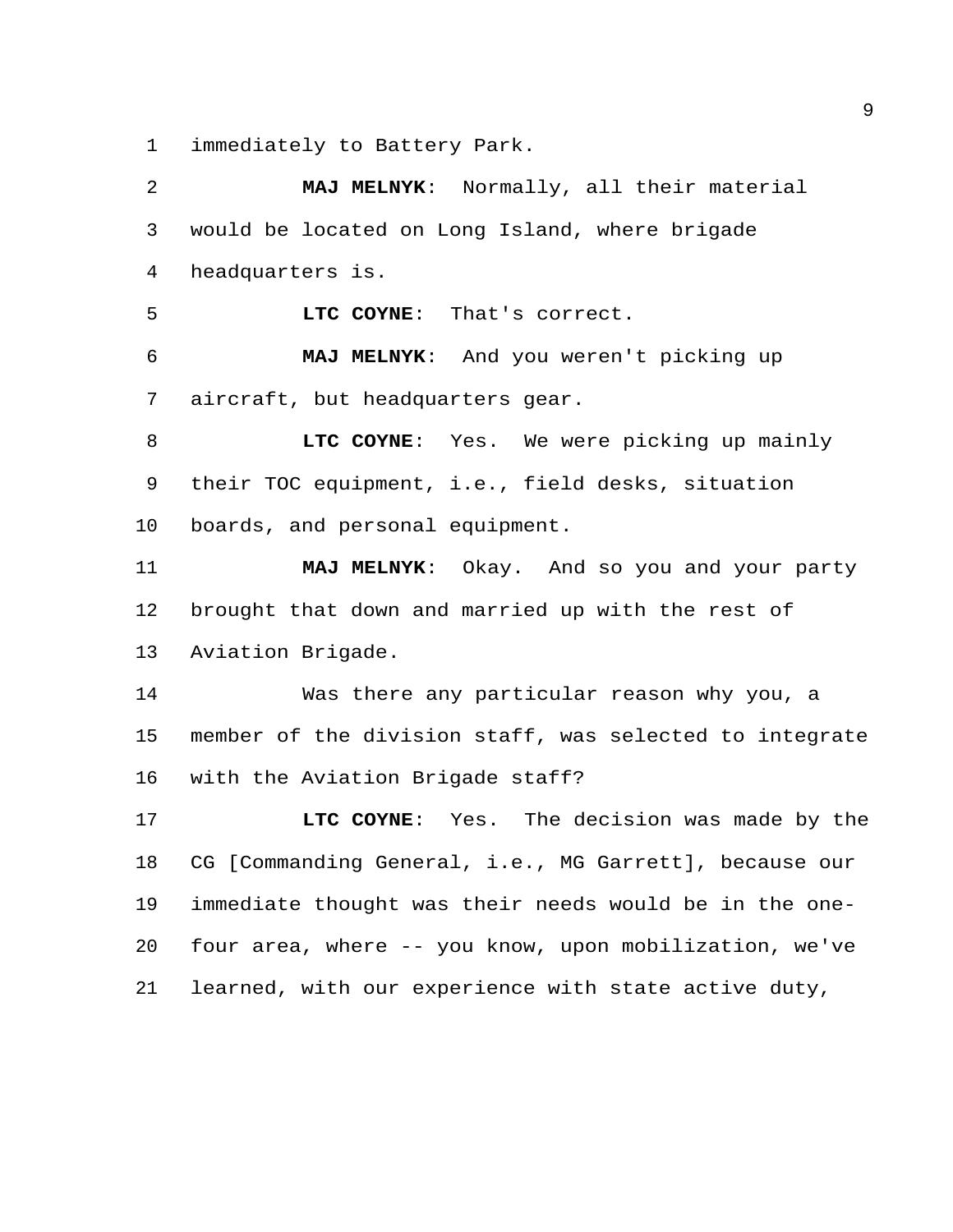that initially the one-four is the area that's the heaviest concentration with missions.

 **MAJ MELNYK**: So Aviation Brigade provided which -- did they also provide a slice of one-four personnel?

 **LTC COYNE**: Oh, yes. We were coming down to augment them, participating in the heavy work load.

 **MAJ MELNYK**: When you came on the ground Saturday, you brought your Expando-vans where?

**LTC COYNE**: Right here to Battery Park.

**MAJ MELNYK**: Right here to Battery Park.

 **LTC COYNE**: And, also, we brought generators so we could provide power to them.

 **MAJ MELNYK**: You were integrated into the staff there. What function have you served since Saturday? Has that changed or remain constant?

 **LTC COYNE**: I have remained acting as the four for the Aviation Brigade, because what they did with their own S-4 was put him out as one of the LNOs [Liaison Officers] in the area.

**MAJ MELNYK**: To the area. Who is he liaisoned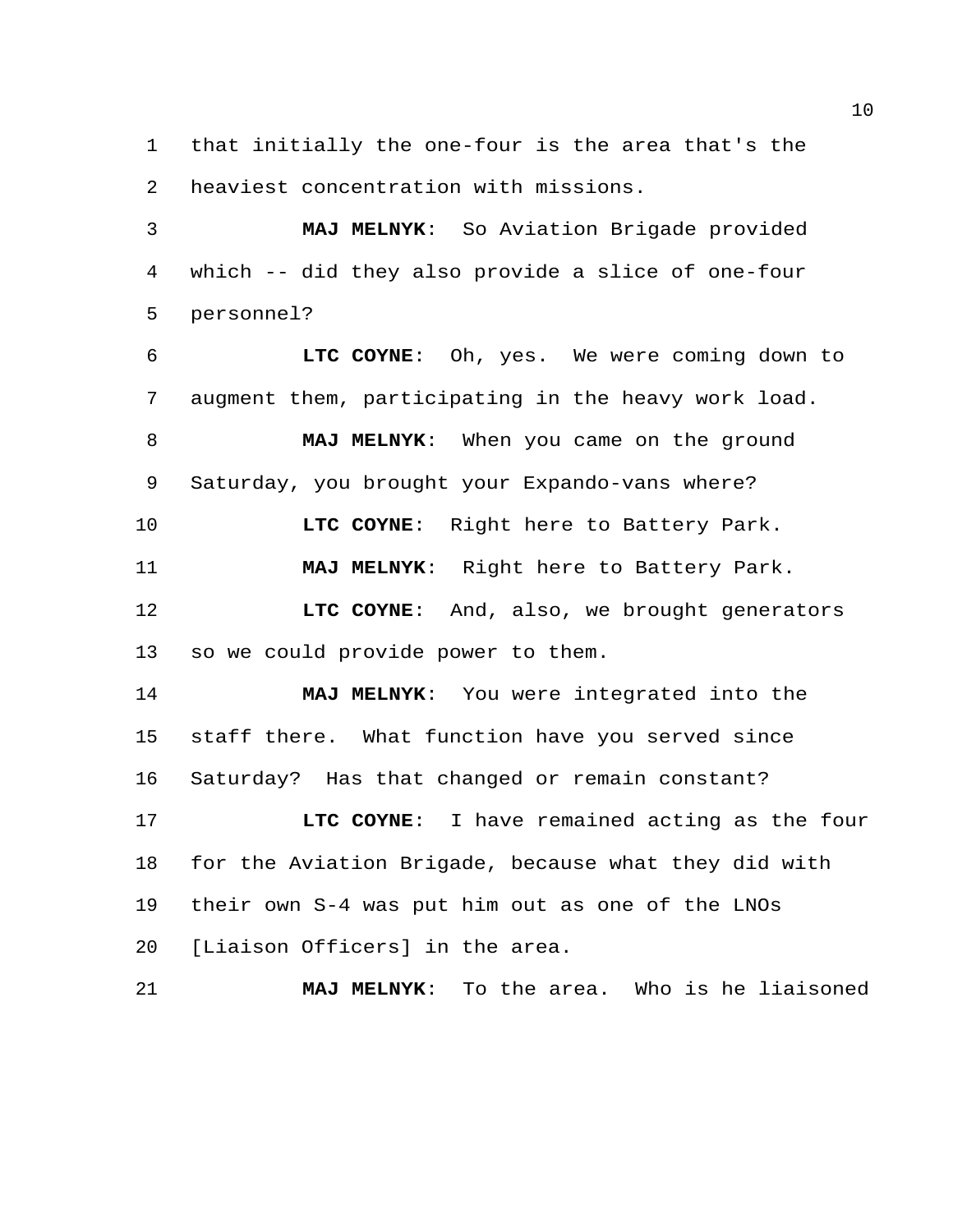to?

 **LTC COYNE**: I believe MAJ Redgrave has been working with the 258th Artillery.

 **MAJ MELNYK**: So the Aviation Brigade chose to take the staff officers and push them out to the battalions.

**LTC COYNE**: That's correct.

 **MAJ MELNYK**: How did you find the situation on the ground? What kind of command and control existed when you set up here and what function did you perform by establishing an additional headquarters here? How did you assist in that command and

control?

 **LTC COYNE**: Well, when I arrived here, it was pleasantly calm, to say. The Aviation commander had already brought some of his staff before he arrived.

**MAJ MELNYK**: This is COL Meskill.

 **LTC COYNE**: COL Meskill, right. And his staff had been coordinating with the battalions the best they could, considering they really didn't have C2 nodes to, you know, talk to everybody they needed.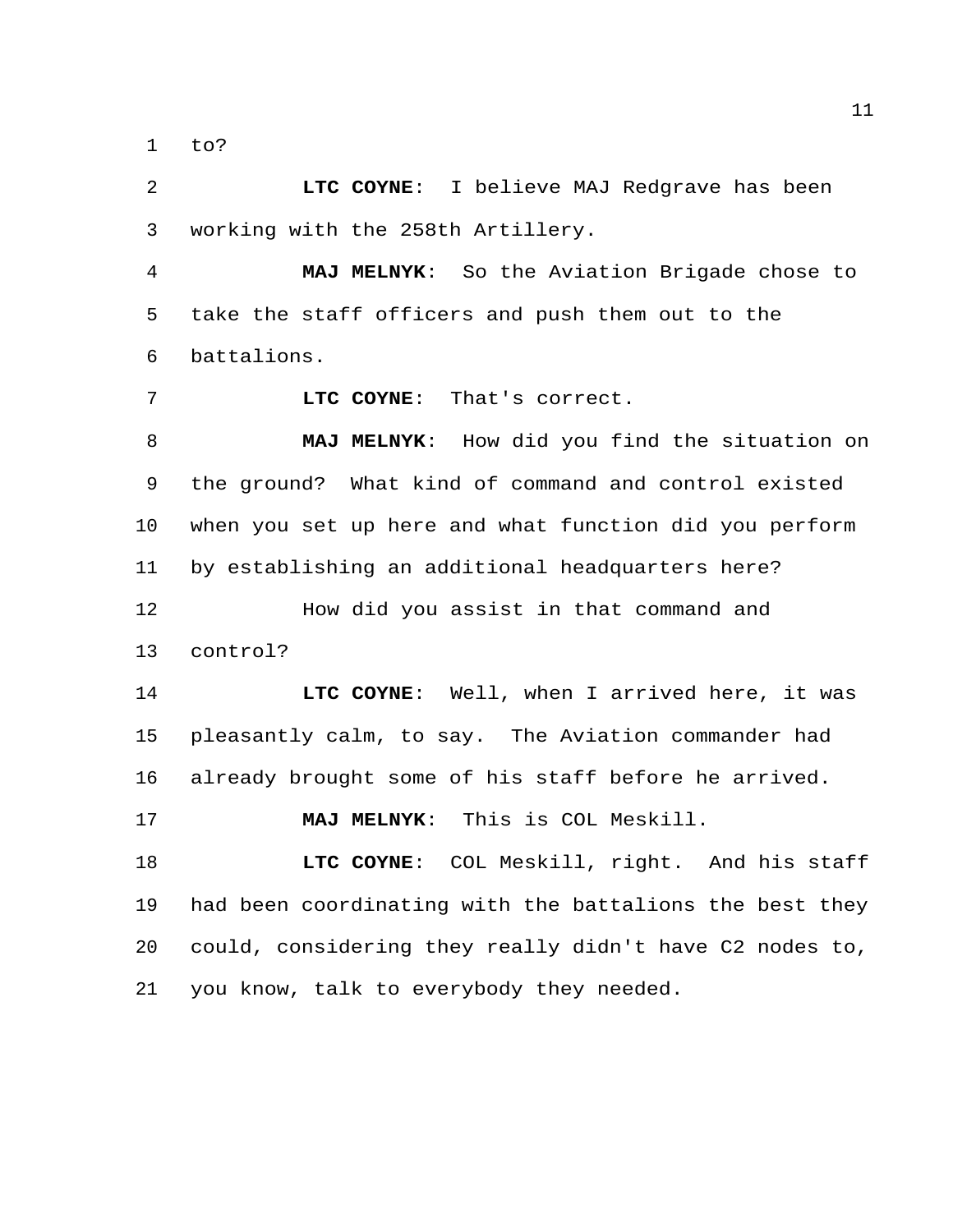**MAJ MELNYK**: Right.

 **LTC COYNE**: So I think our first sense of urgency was I had the enlisted people set up the TOC operations and then we proceeded to get whatever communications equipment we could, which mainly was the cell phone.

 **MAJ MELNYK**: So as I understand it, you were inserted as an additional control and headquarters between Valhalla, the one on the 53rd Troop Command, and the battalions on the ground.

 **LTC COYNE**: Yes. As I say, I was pretty much embedded into the brigade staff.

 **MAJ MELNYK**: If you can recall, and I realize you didn't bring any notes with you, what units were on the ground at that time?

 **LTC COYNE**: When I arrived here, it was the 69th Infantry Battalion, the 258 Artillery Battalion, the 101 CAV, and the 642 DASB, and two companies, B and 19 C, from the  $[1<sup>st</sup>$  Battalion, 105<sup>th</sup> Infantry of the] 27th Brigade.

**MAJ MELNYK**: How has that changed since your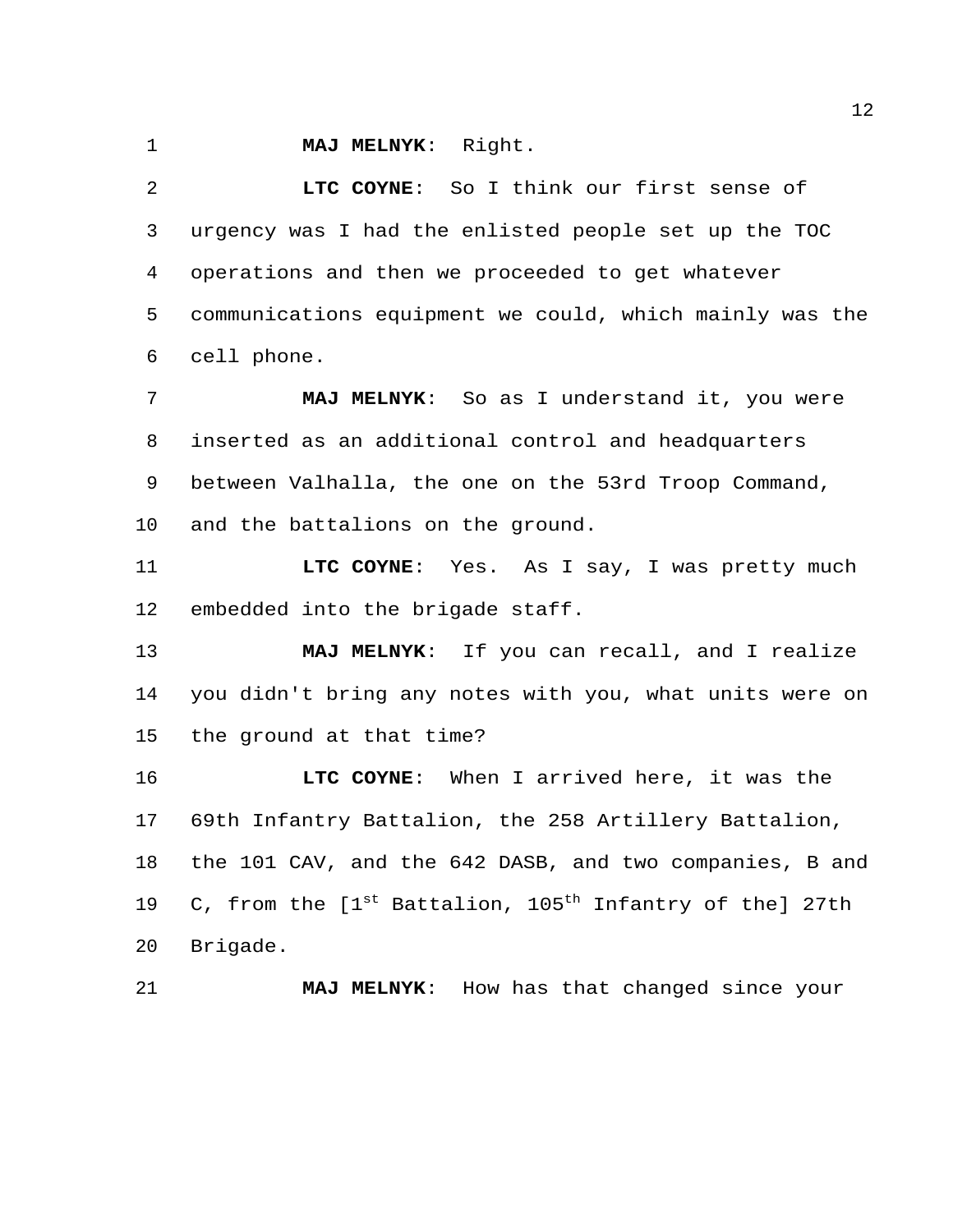arrival?

 **LTC COYNE**: Since our arrival on Saturday, on -- again, I'm pretty sure it was Tuesday that the 69th rotated out and the 204th Engineers backfilled them. **MAJ MELNYK**: It was -- they rotated out Sunday night and Monday. **LTC COYNE**: Okay. **MAJ MELNYK**: They rotated out of their armory. I was with the 69th. So just for the purpose of the time line. **LTC COYNE**: Yes. **MAJ MELNYK**: I realize the sense of time here for everybody I have interviewed has been a little unsure. **LTC COYNE**: It's our best guess of what day it is. **MAJ MELNYK**: Other units have been arriving from upstate to help fill in on the effort? **LTC COYNE**: No, there have not been any other additional units. I know there is a plan that is being put into place right now to relieve units on this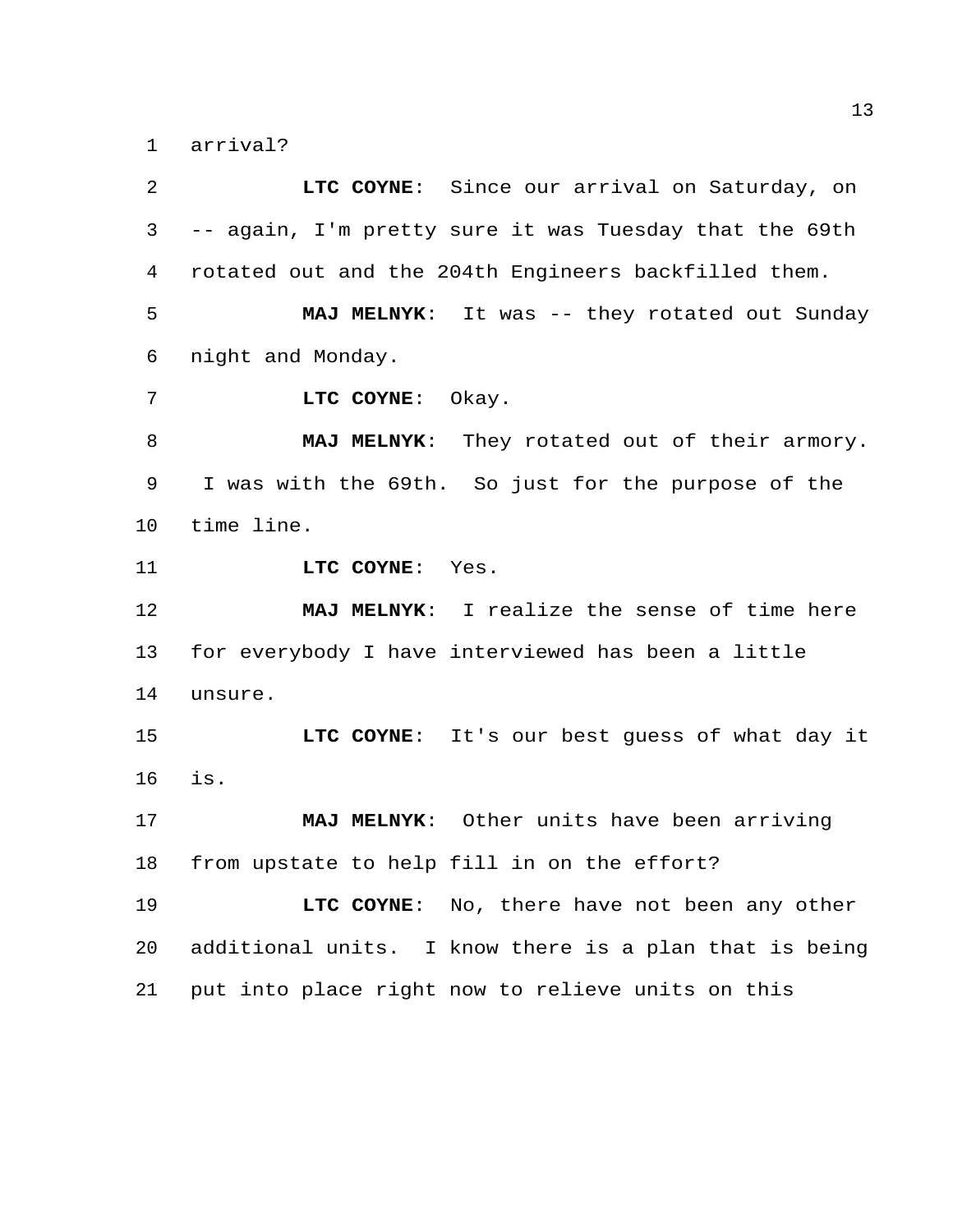coming Saturday and, of course, you need a day to do a battle handoff.

 **MAJ MELNYK**: Working in the one-four shop, what have been the key problems that you've had to tackle since arriving on the ground Saturday?

 **LTC COYNE**: I think a couple of the issues I've had to work with, one is kind of a special one is respirators for our soldiers and we've been able to do a fairly good job.

 We've had cooperation from the New York Fire Department and from the emergency management operation in assisting us with that.

 The other thing I would say is probably cots have become a problem. I think we've finally got our arms around that and everyone has a cot to sleep on. We've also received an awful lot of assistance from the PD and the City of New York in regard to subsistence, as far as water and meals and things like that.

 It took us about a day to get our arms around that situation and to get caterers and now our soldiers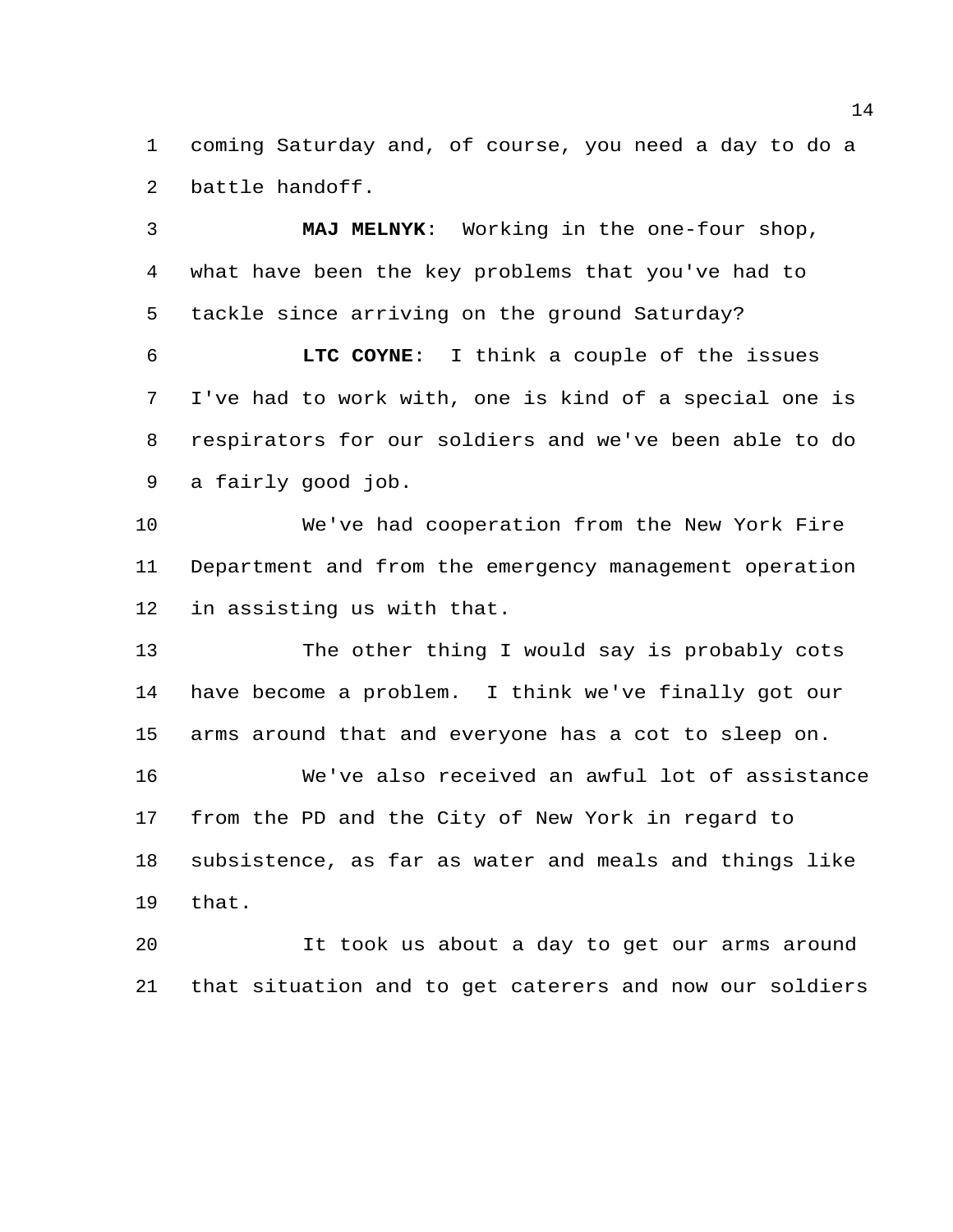are getting hot meals instead of what I may call

handouts.

 **MAJ MELNYK**: Though the handouts have been very generous.

**LTC COYNE**: Absolutely.

 **MAJ MELNYK**: That's what everybody has said. **LTC COYNE**: It's been outstanding.

 **MAJ MELNYK**: You said that relations with the civilian agencies are good.

 Who is conducting that liaison? Can you describe, in any kind of way, the formal structure of that? Who is giving the orders and how is Aviation Brigade involved in that?

 **LTC COYNE**: Currently, the area is broken into five sections and the -- each liaison officer has a meeting each morning with me -- and I know in section one, the New York Fire Department is controlling that area.

**MAJ MELNYK**: Section one is ground zero.

 **LTC COYNE**: Right. And the other four areas are handled by the New York City Police Chiefs. And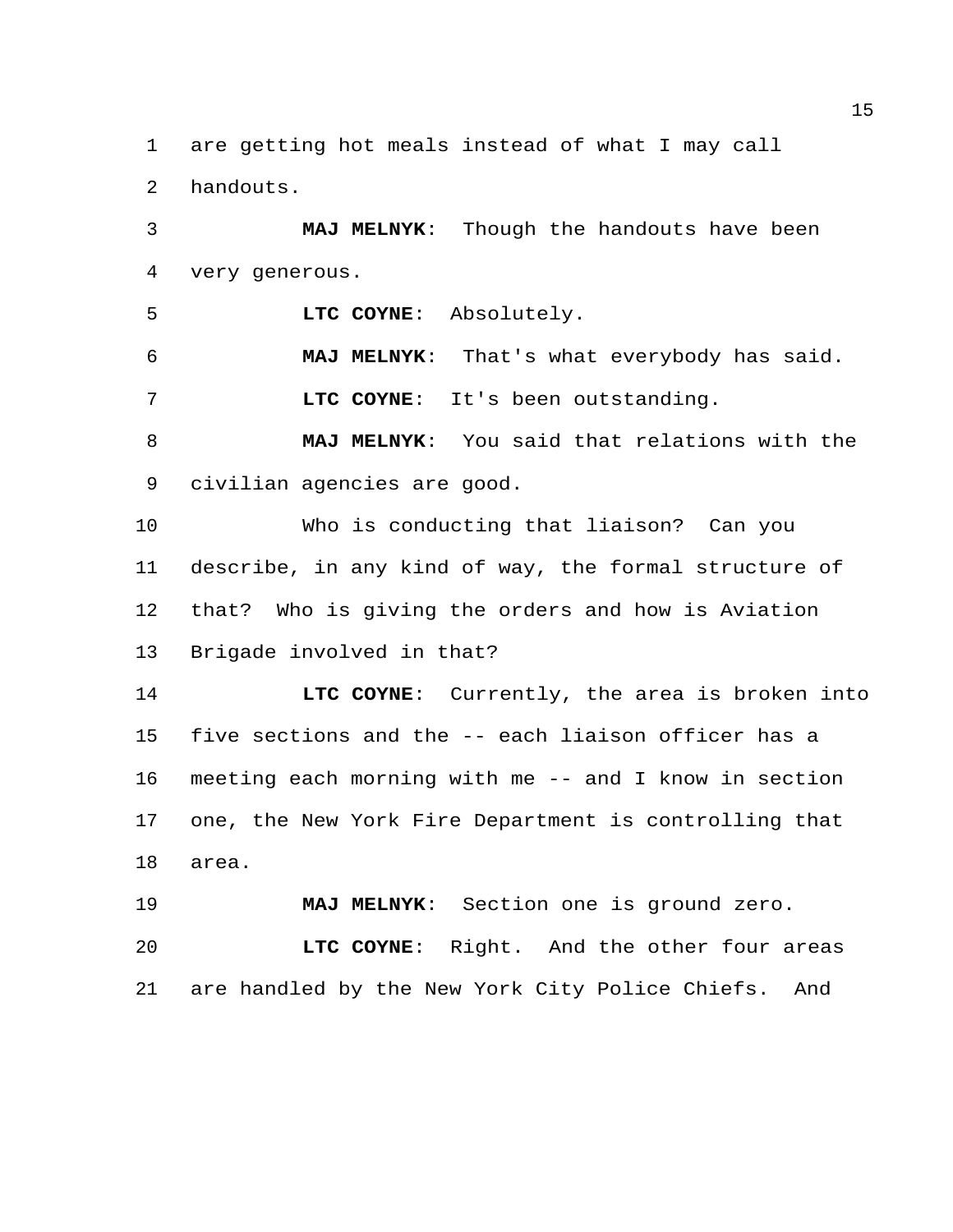what they do is they have a morning and an evening meeting with our liaison officers to coordinate our efforts and what they need.

 **MAJ MELNYK**: And the liaison officers are -- for those meetings, are all coming out of Aviation Brigade.

 **LTC COYNE**: No. They've been augmented, initially, even before the Aviation Brigade arrived. Some division staff officers who live here in New York City did an immediate response, and were probably the guys that actually the Aviation Brigade linked with initially were a couple of the liaison officers that were already on the ground.

 **MAJ MELNYK**: Anyone in particular that you want to talk about?

 **LTC COYNE**: Yes. I'd say MAJ Bob Magnanini and MAJ George Chin were two of the first to offer their services and, again, are still on the ground here.

 **MAJ MELNYK**: And MAJ Magnanini, what role did MAJ Magnanini and MAJ Chin -- they are both on division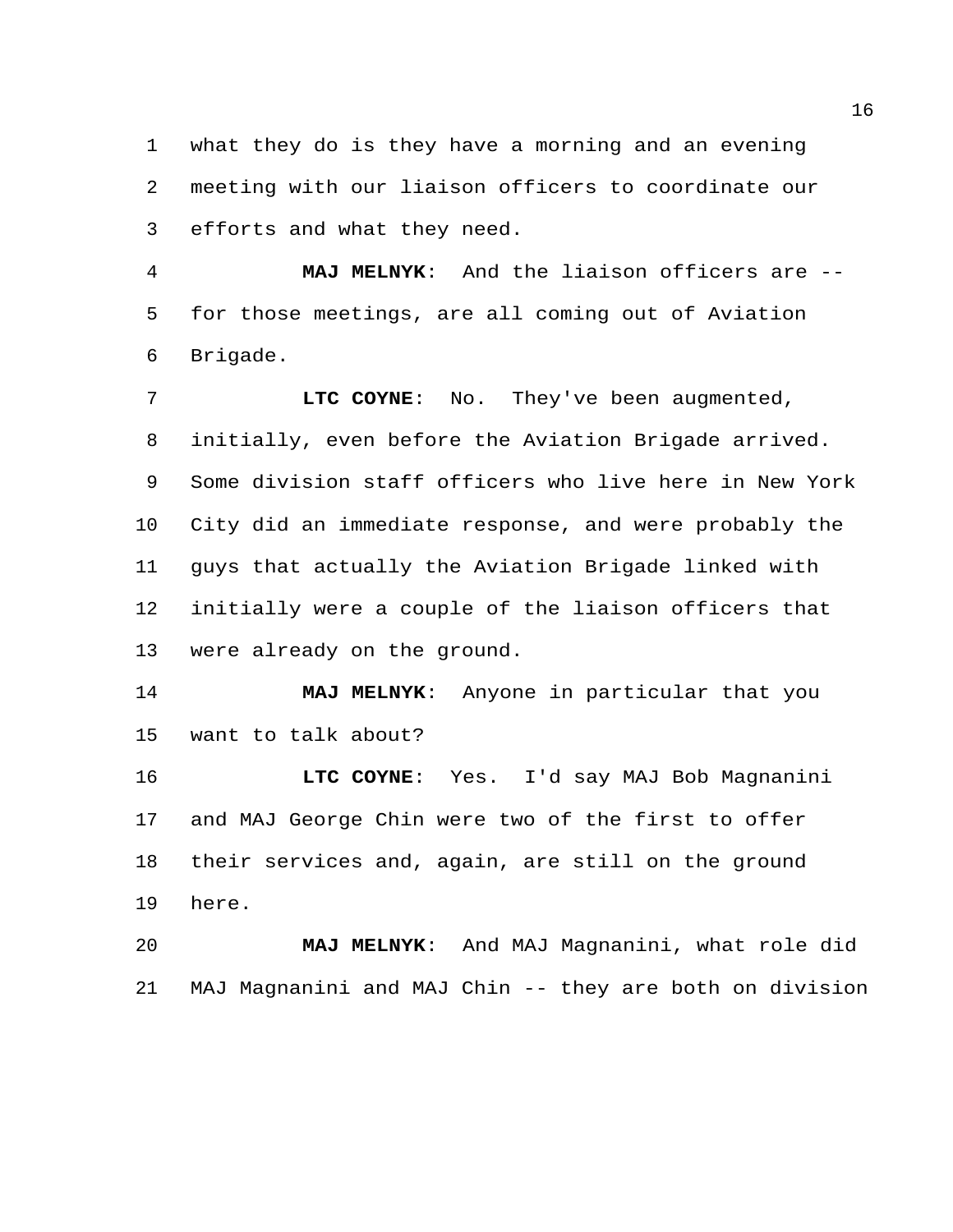staff?

 **LTC COYNE**: Correct. And they live in the New York City area and both of them were close enough to what we'll call ground zero, I guess, to realize the urgency of the situation and immediately deployed to the area to offer their services to whoever was in command and control.

 **MAJ MELNYK**: What has your impression been of the performance of the units that you've seen? I realize that you're mostly in the one-four shop, but you've gotten glimpses of the soldiers.

**LTC COYNE:** I would say that whatever my opinion may be is a little biased, but from the feedback we've gotten from the police, the fire department, and everyone like that, we've done an outstanding job.

 **MAJ MELNYK**: Sir, if you could address the issue of command and control. I have spoken to several people who, especially early on in the operation, had problems with the command and control, as emanating out of Troop Command.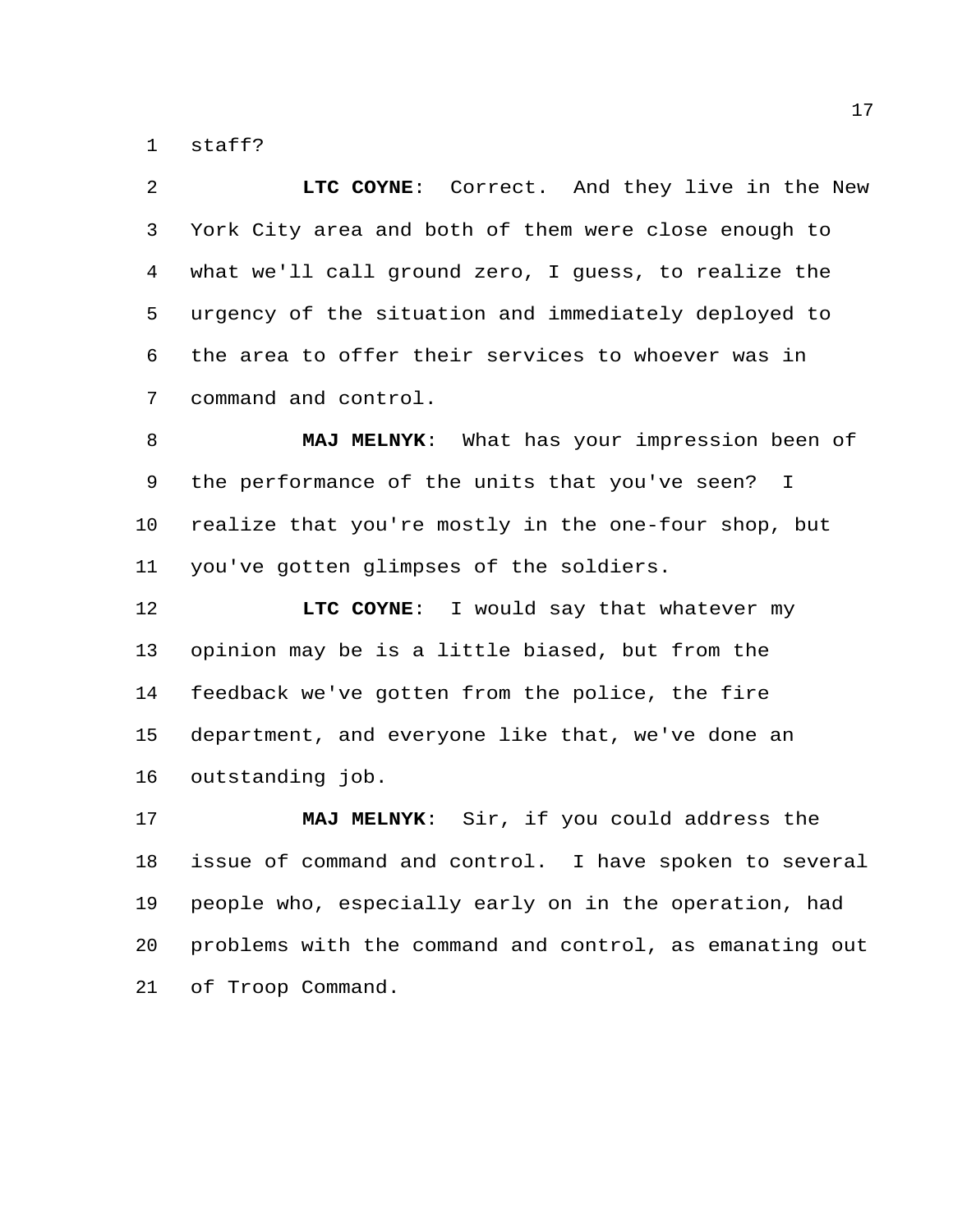And you arrived later on the scene and things, by the time Saturday rolled around, seemed to be more in a routine.

 But could you talk about your perception of the command and control issues?

 **LTC COYNE**: Yes. I think we have to realize that the 53rd Troop Command does not have the staff power and manpower that a division staff has, and they essentially work on support missions.

 And when you get into an environment where we're actually doing more of a security type mission, they are not that familiar with it.

 But I feel they did an outstanding job and their people worked awfully hard to coordinate. And, again, these battalions are kind of used to the division, the division personnel.

 It was kind of a new experience and it's very difficult when you get put into an environment where you don't actually know the person you talk to. It takes a little while to get confidence factors.

And as I say, I really feel that the job done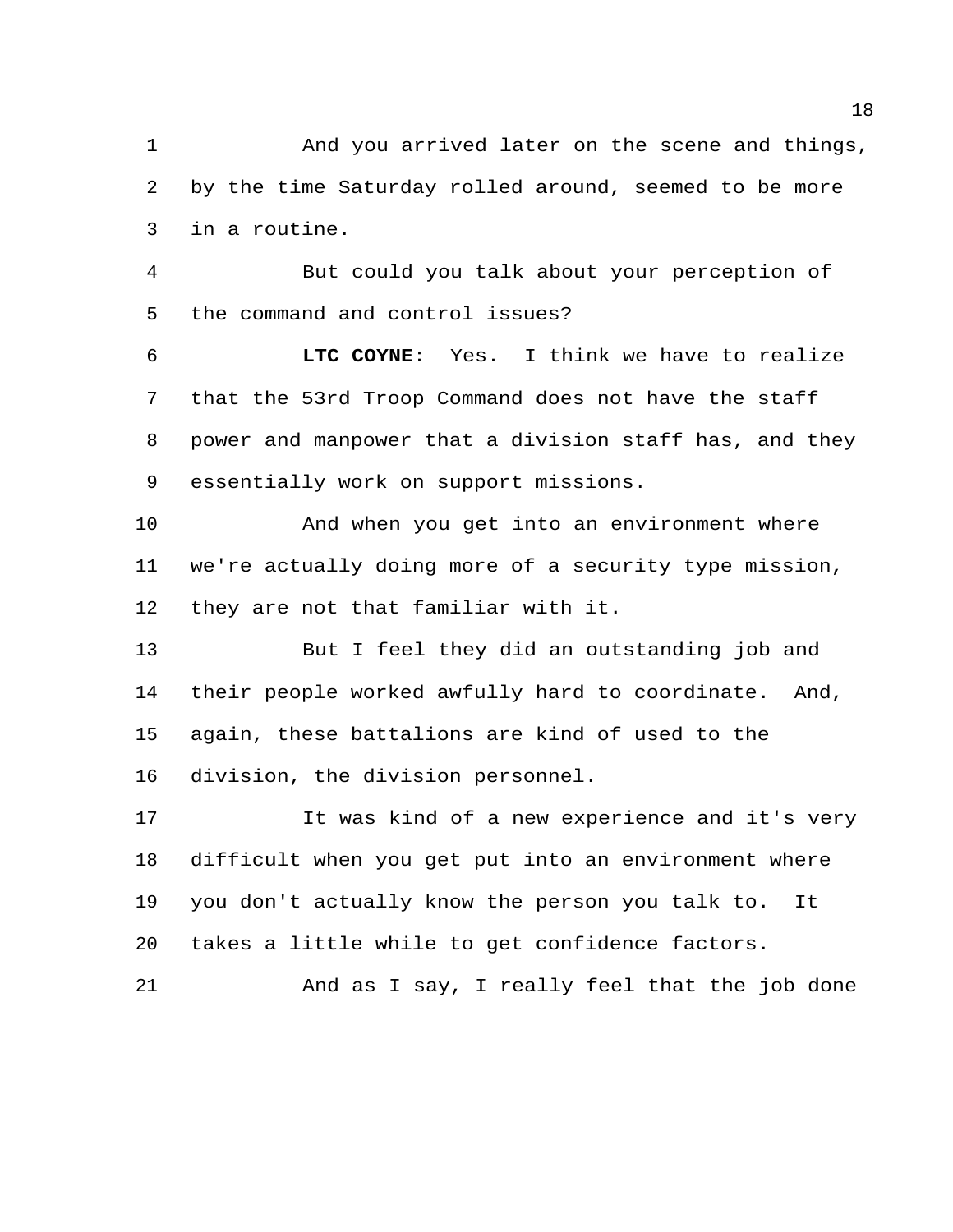by the Troop Command is outstanding considering all the situations that arose.

 **MAJ MELNYK**: What input -- now that Aviation Brigade has taken care of most of the liaison on the ground here, what input does Troop Command continue to have or have -- what influence do they have in the operation now?

 **LTC COYNE**: The Troop Command continues to operate as our headquarters. I think right now, as far as mission changes, they're very limited, because we're into about the eighth day here and everyone has got familiar with their mission and understands who to talk to and how to make things happen.

 **MAJ MELNYK**: All right, sir. If you would, anything that I haven't touched on that you want to put on the table, impressions of this operation, its significance for you or for the New York Guard.

 This is your portion of the -- the whole interview is for you, but this is your free time.

 **LTC COYNE**: I think, first of all, all of our soldiers are contributing, contributing wholeheartedly,